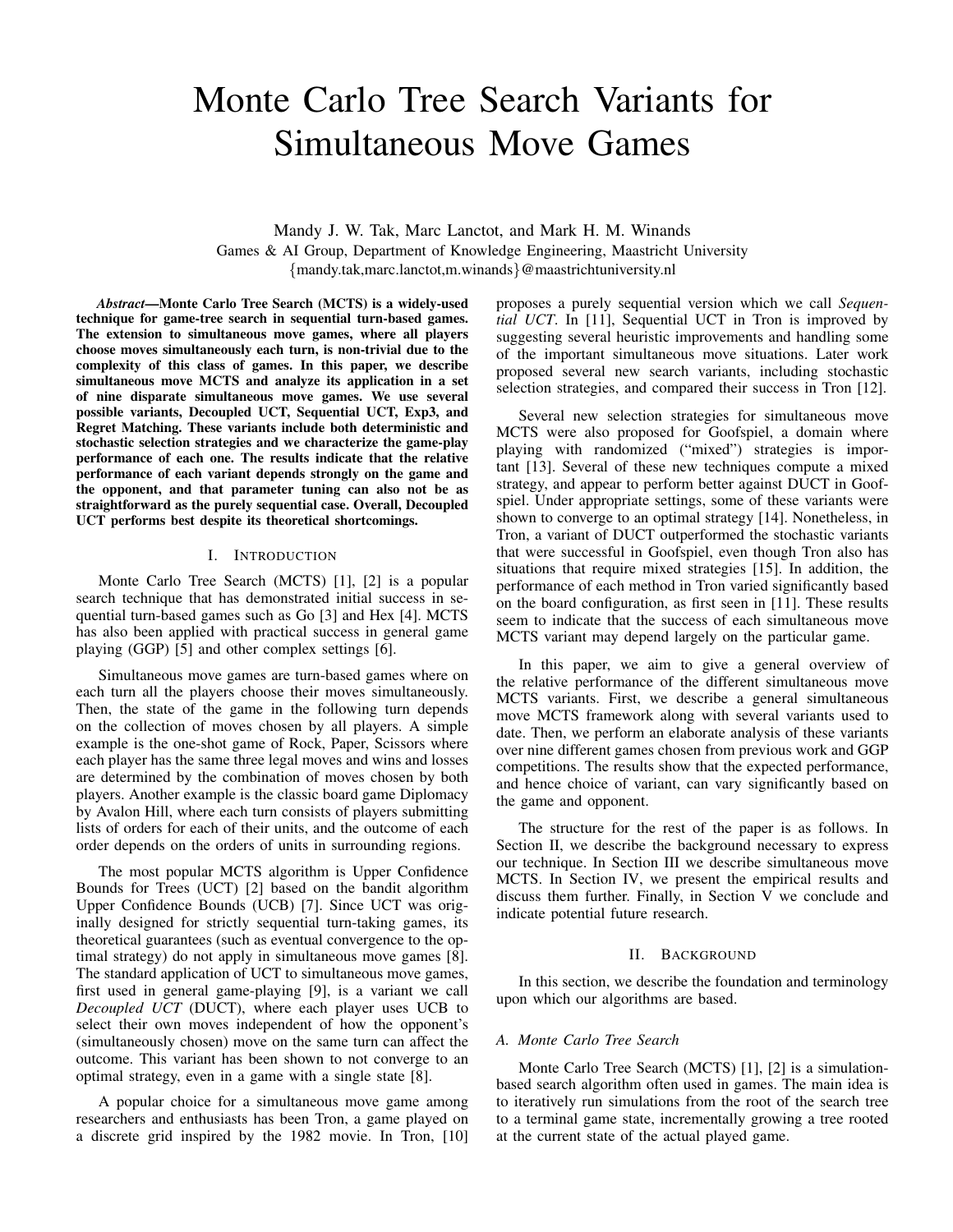

Fig. 1: An example of a two-player simultaneous move game. Each node represents a state of the game. Five nodes are shown, and at each node, each player has two individual moves, for the row player: top  $(t)$  and bottom  $(b)$ , and for the column player: left  $(l)$  and right  $(r)$ , leading to four joint moves per node. Payoffs  $(u_1)$  shown are for Player 1, and since  $k = 4$ , Player 2's payoffs are  $u_2 = 4 - u_1$ .

MCTS consists of four strategic steps. (1) The *selection step* determines how to traverse the tree from the root node to a leaf node of the tree *L*. It should balance the exploitation of successful moves with the exploration of new moves. (2) In the *playout step*, a random game is simulated from leaf node of the tree *L* until the end of the game. (3) In the *expansion step*, one or more children of *L* are added. (4) In the *back-propagation step*, the reward *R* obtained is back-propagated through the tree from *L* to the root node. Examples and pseudo-code can be found in the MCTS survey article [6].

In simultaneous move games, the process is similar, but simultaneous move selection introduces additional challenges.

### *B. Simultaneous Move Games*

A finite game with simultaneous moves can be described by a tuple  $(N, \mathcal{S} = \mathcal{D} \cup \mathcal{Z}, \mathcal{A}, \mathcal{T}, u_i, s_0)$ . The player set  $\mathcal{N} = \{1, 2\}$  contains player labels, and by convention a player is denoted by  $i \in \mathcal{N}$ . S is a set of states, with Z denoting the terminal states, and  $D$  the states where players make decisions.  $A = A_1 \times A_2$  is the set of joint moves of individual players. We denote  $A_i(s)$  the moves available to player i in state  $s \in S$ . The transition function  $\mathcal{T}: \mathcal{S} \times \mathcal{A}_1 \times \mathcal{A}_2 \mapsto S$  defines the successor state given a current state and moves for both players. The utility functions  $u_i : \mathcal{Z} \mapsto [v_{\min}, v_{\max}] \subseteq \mathbb{R}$ gives the utility of player i, with  $v_{\text{min}}$  and  $v_{\text{max}}$  denoting the minimum and maximum possible utility, respectively. The game begins in an initial state  $s_0$ . In our algorithms we assume constant-sum games, so  $\forall z \in \mathcal{Z}, u_1(z) + u_2(z) = k$ . An example of a constant-sum simultaneous move game with  $k = 4$  is depicted in Figure 1.

A *matrix game* is a single step simultaneous move game with legal move sets  $A_1$  and  $A_2$ . Each entry in the matrix  $A_{rc}$ where  $(r, c) \in A_1 \times A_2$  corresponds to a payoff (to player 1) if row  $r$  is chosen by player 1 (Max) and column  $c$  by player 2 (Min). For example, in Matching Pennies, each player has two moves. The row player receives a payoff of 1 if both players choose the same move and 0 if they do not match. Two-player simultaneous move games are sometimes called *stacked matrix games* because at every state s there is a joint

move set  $A_1(s) \times A_2(s)$  that either leads to a terminal state or to a subgame which is itself another stacked matrix game.

Define  $\Sigma_i$  to be the set of *behavioral strategies* (where each strategy is a mapping from each state to a probability distribution over actions at that state) for player  $i$ . A Nash equilibrium profile in this case is a pair of behavioral strategies optimizing  $V^* = \max_{\sigma_1 \in \Sigma_1} \min_{\sigma_2 \in \Sigma_2} \mathbb{E}_{z \sim \sigma}[u_1(z)]$ . In other words, neither player can improve their utility by deviating unilaterally. For example, the matrix game that represents the second child (from the left) in Figure 1 has only one equilibrium strategy which mixes equally between both moves, *i.e.,* play with a *mixed strategy* (distribution) of (0.5, 0.5) giving expected payoff  $V^* = 2$ .

In two-player constant-sum games, a Nash equilibrium strategy is optimal in the minimax sense. It guarantees the payoff of at least  $V^*$  against any opponent. Any non-equilibrium strategy has a best response, which will make it win less than V ∗ in expectation. Moreover, a subgame perfect NE strategy can earn more than  $V^*$  against weak opponents. After the opponent makes a sub-optimal move, the strategy will never allow it to gain the loss back. The value  $V^*$  is known as the minimax-optimal value of the game and is the same for every equilibrium profile by von Neumann's minimax theorem.

Two-player constant-sum simultaneous move games can be solved (*i.e.,* Nash equilibrium strategies computed) using backward induction [16], [17], [18]. The main idea is to start from the endgame positions and individually compute the  $V^*$ of each subgame, by solving a linear program at each state, and working back up to the root state. For the example in Figure 1, the value  $\bar{V}^*$  of the matrix game on the bottom-left is 3 (if the row player is maximizing) because each player has a (iteratively) strictly dominated strategy, and  $V^*$  of the other game is 2. These are the unique game-theoretic values for a joint moves  $\{(l, t), (l, b)\}\$ in the parent node. In MCTS, these values are approximated using Monte Carlo sampling, and the variants use the estimates when selecting moves. As in purely sequential games, search techniques approximate these underlying game-theoretic algorithms, but the connection is not as straightforward since the optimal strategies can be mixed and  $V^*$  can be any value in the range of  $[v_{\min}, v_{\max}]$ .

For an elaborate overview of simultaneous move games, including examples and recent work, see [19, Chapter 5].

#### III. SIMULTANEOUS MOVE MCTS

In this section, we present a generalized description of MCTS based on the one used in Tron [12]. Each specific step (SELECT, UPDATE, and final move selection) depends on the chosen variant described in the appropriate subsection.

In Simultaneous Move MCTS (SM-MCTS), the main difference with standard MCTS is that during the selection step, at each node, a *joint move* is selected. The convergence to an optimal strategy depends critically on the selection and update policies applied, which are not as straightforward as in purely sequential games. Algorithm 1 describes a single simulation of SM-MCTS. T represents the MCTS tree in which each state is represented by one node. Every node s maintains a cumulative reward sum over all simulations through it,  $X_s$ ,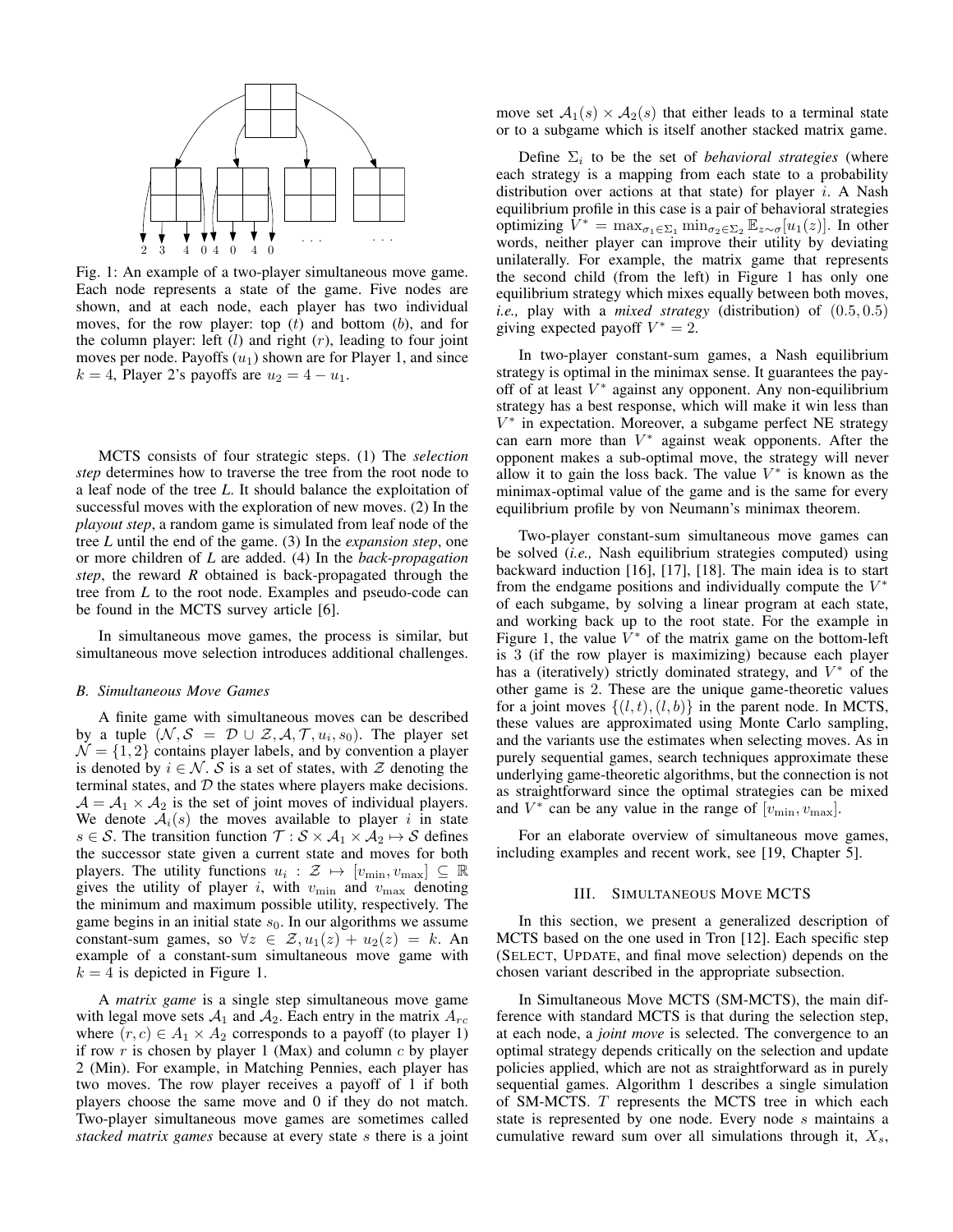|                         | 1 SM-MCTS(node $s$ )                                         |
|-------------------------|--------------------------------------------------------------|
| $\overline{2}$          | <b>if</b> s is a terminal state ( $s \in \mathcal{Z}$ ) then |
| 3                       | <b>return</b> $u_1(s)$                                       |
| $\overline{\mathbf{4}}$ | else if $s \in T$ and EXPANSIONREQUIRED(s) then              |
| 5                       | Choose a previously unselected $(a_1, a_2)$                  |
| 6                       | $s' \leftarrow \mathcal{T}(s, a_1, a_2)$                     |
| 7                       | Add $s'$ to $T$                                              |
| 8                       | $u_1 \leftarrow \text{PLANOUT}(s')$                          |
| 9                       | $X_{s'} \leftarrow X_{s'} + u_1$                             |
| 10                      | $n_{s'} \leftarrow n_{s'}+1$                                 |
| 11                      | $UPDATE(s, a_1, a_2, u_1)$                                   |
| 12                      | return $u_1$                                                 |
| 13                      | $(a_1, a_2) \leftarrow$ SELECT(s)                            |
| 14                      | $s' \leftarrow \mathcal{T}(s, a_1, a_2)$                     |
| 15                      | $u_1 \leftarrow SM-MCTS(s')$                                 |
| 16                      | $UPDATE(s, a1, a2, u1)$                                      |
| 17                      | return $u_1$                                                 |
|                         |                                                              |

Algorithm 1: Simultaneous Move Monte Carlo Tree Search

and a visit count  $n<sub>s</sub>$ , both initially set to 0. As with standard MCTS, when a state is visited these values are incremented on lines 9 and 10, and in the node updates on lines 11 and 16. Note that Algorithm 1 explicitly stores the rewards and estimates only in view of player one, hence the  $u_1$  notation, and the opponent's reward is obtained as  $u_2 = k - u_1$  as necessary. As seen in Figure 1, a matrix of references to the children is maintained at each state.

At node s, the estimated values  $\bar{X}_{s'}$  of the children nodes  $s' = \mathcal{T}(s, a_1, a_2)$  form an estimated payoff matrix for node s. Each variant below will describe a different way to select a joint move (line 13) and update a node (lines 11 and 16).

We focus on a number of SM-MCTS variants. The most popular one is straightforward adaption of UCT. Though it has been shown to not converge to a Nash equilibrium even in a one-shot single-state game [8], it has nonetheless been popular and successful in general game playing. The second is Exp3 [20], which was also applied successfully to the popular online card game Urban Rivals [21], [22]. Regret Matching, was recently shown to perform well in Goofspiel [13]. The latter two were also used in a recent theoretical analysis of the convergence of SM-MCTS [14]. Finally, we also try Sequential UCT, which has been previously used in Tron [10], [15].

# *A. Decoupled UCT*

In Decoupled UCT (DUCT), each player  $i$  maintains for every state *s* separate reward sums  $X_{s,a}^i$  and visit counts  $n_{s,a}^i$  for their own move set  $a \in A_i(s)$ . In essence, each player *decouples* the matrix in each state and applies UCB over the cumulative rewards for each of their own moves as if there was no joint dependency on these rewards. When a joint move needs to be selected on line 13, each player selects a move that maximizes the decoupled UCB value over their reward estimates independently:

$$
a_i = \underset{a \in \mathcal{A}_i(s)}{\operatorname{argmax}} \left\{ \bar{X}_{s,a}^i + C \sqrt{\frac{\ln n_s}{n_{s,a}}} \right\}, \text{ where } \bar{X}_{s,a}^i = \frac{X_{s,a}^i}{n_{s,a}} \tag{1}
$$



Fig. 2: A detailed example of Decoupled UCT. All payoffs are shown in view of Player 1 (Max).

Here,  $C$  is a parameter that determines how much weight to place on exploration. In DUCT, UPDATE simply increments the decoupled values for each player i:  $X_{s,a_i}^i \leftarrow X_{s,a_i}^i + u_i$ , and  $n_{s,a_i} \leftarrow n_{s,a_i} + 1$ .

Consider again the game from Figure 1, with player set  $\mathcal{N} = \{\text{Max}, \text{Min}\}\$ , root node s, and move sets  $\mathcal{A}_{\text{Max}}(s) =$  $\{t, b\}, \tilde{A}_{\text{Min}}(s) = \{l, r\}, v_{\text{min}} = 0$ , and  $v_{\text{max}} = 4$ . An example of DUCT run for 5 simulations is given in Figure 2. Suppose four simulations are run,  $n<sub>s</sub> = 4$  and rewards received are  $u_{\text{Max}} = 3$  for  $(t, l)$ , 4 for  $(b, l)$ , 0 for  $(b, r)$ , and 2 for  $(t, r)$ . The tree contains exactly five states: s, and each child of s. On the fifth simulation, Max chooses among  $t$  and  $b$  and Min chooses among r and l, both by using Equation 1. In this case,  $\bar{X}_{s,t}^{\text{Max}} =$  $(3 + 2)/2 = 2.5$  and  $\bar{X}_{s,b}^{\text{Max}} = (4 + 0)/2 = 2$ . Then  $\bar{X}_{s,l}^{\text{Min}} =$  $4-((3+4)/2)=0.5$  and  $\bar{X}_{s,r}^{\text{Min}}=4-((2+0)/2)=3.$ 

In DUCT, after all the simulations have been performed, each player  $i$  chooses separately their own final move with the highest estimated reward  $\max_{a \in \mathcal{A}_i(s)} \bar{X}_{s,a}^i$ .

# *B. Exp3*

In Exp3 [20], each player maintains an estimate of the sum of rewards, denoted  $\hat{x}_{s,a}^i$ , and visit counts  $n_{s,a}^i$  for each of their own moves. In the case of Exp3, however,  $\hat{x}^i_{s,a}$  represents a cumulative *weighted* reward, where each value gets scaled by the probability of it having been sampled. These values and strategies are maintained separately for each player, so Exp3 is decoupled in the same sense as DUCT.

The joint move selected on line 13 is composed of moves independently selected for each player based on a sampling probability distribution composed for each player based on  $\hat{x}_{s,a}^i$ . The probability of sampling move  $a_i$  is

$$
\sigma_i^t(s, a_i) = \frac{(1 - \gamma)e^{\eta w_{s, a_i}^i}}{\sum_{a_j \in \mathcal{A}_i(s)} e^{\eta w_{s, a_j}^i}} + \frac{\gamma}{|\mathcal{A}_i(s)|}, \text{ where } (2)
$$

$$
\eta = \frac{\gamma}{|\mathcal{A}_i(s)|}, \text{ and } w_{s, a}^i = \hat{x}_{s, a}^i - \max_{a' \in \mathcal{A}_i(s)} \hat{x}_{s, a'}^i.
$$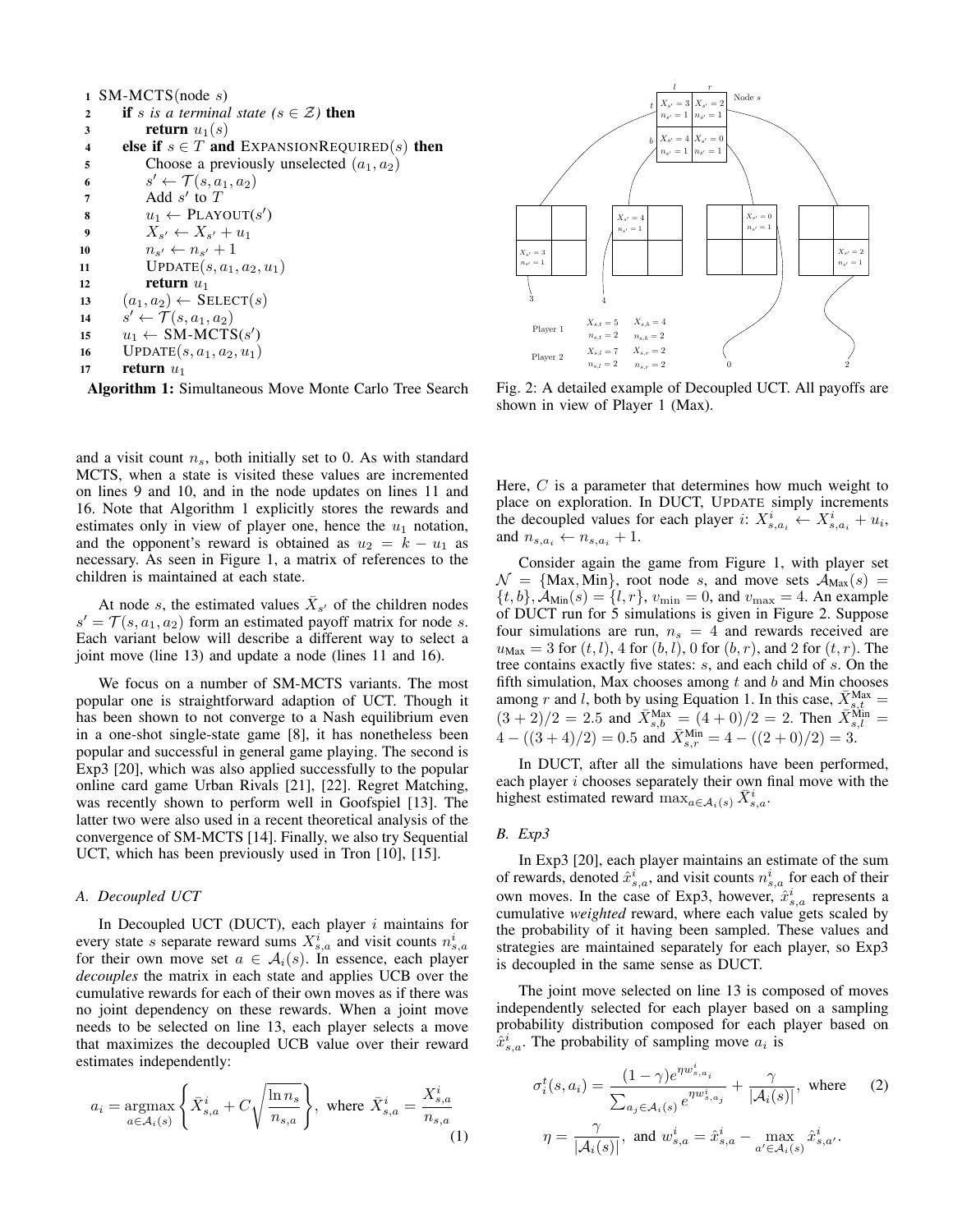Here,  $\gamma$  is the probability of exploring (choosing a random move). The update after selecting joint move  $(a_1, a_2)$  and obtaining a simulation result  $(u_1, u_2)$  updates the visits count and adds to the corresponding reward sum estimates the reward divided by the probability that the move was played by the player using  $n_{s,a_i} \leftarrow n_{s,a_i} + 1, \hat{x}_{s,a_i}^i \leftarrow \hat{x}_{s,a_i}^i + \frac{u_i}{\sigma_i^t(s,a_i)}$ . Dividing the value by the probability of selecting the corresponding move makes  $\hat{x}_{s,a}^i$  estimate the sum of rewards over all iterations, not only the ones where  $a_i$  was selected.

The mixed strategy used by player  $i$  after the simulations are done is given by the frequencies of visit counts of the moves,  $\sigma_i^{final}(s, a_i) = n_{s, a_i} / \sum_{b_i \in A_i(s)} n_{s, b_i}$ . Previous work [21] suggests first removing the samples caused by the exploration. This modification proved to be useful also in our experiments, so before computing the resulting final mixed strategy, we set

$$
n'_{s,a_i} \leftarrow \max\left(0, n_{s,a_i} - \frac{\gamma}{|A_i(s)|} \sum_{b_i \in A_i(s)} n_{s,b_i}\right). \quad (3)
$$

For final move selection, a move is chosen by sampling according to a distribution that normalizes  $n'_{s,a_i}$ .

#### *C. Regret Matching*

This variant applies regret matching [23] to the current estimated matrix game at each stage. Suppose iterations are numbered from  $t \in \{1, 2, 3, \dots\}$  and at each iteration and each node s there is a mixed strategy  $\sigma_i^t(s)$  used by each player  $i$  for each node  $s$  in the tree, initially set to uniform random:  $\sigma_i^0(s, a) = 1/|\mathcal{A}(s)|$ . Each player *i* maintains a cumulative regret  $r_s^i[a]$  for having played  $\sigma_i^t(s)$  instead of  $a \in \mathcal{A}_i(s)$ . In addition, a table for the average strategy is maintained per player as well  $\bar{\sigma}_s^i[a]$ . The values in both tables are initially set to 0. As in DUCT, the regret values  $r_s^i[a_i]$  are maintained separately by each player. However, the updates and specifically the reward uses a value that is a function of the joint move space.

On iteration  $t$ , the selection policy (line 13 in Algorithm 1) first builds the player's current strategies from the cumulative regret. Define the operator  $(\cdot)^{+} = \max(\cdot, 0)$ , *i.e.*,  $(-3)^{+} = 0$ and  $4^+=4$ , and define

$$
\sigma_i^t(s, a) = \frac{r_s^i[a]}{R_{sum}^+} \text{ if } R_{sum}^+ > 0 \text{ or } \frac{1}{|\mathcal{A}_i(s)|} \text{ otherwise, } (4)
$$

where  $R_{sum}^{+} = \sum_{a \in A_{i}(s)} r_{s}^{i,+}[a]$ . The main idea is to adjust the strategy by assigning higher weight proportionally to moves based on the regret of having not taken them over the long-term. To ensure exploration, a  $\gamma$ -on-policy sampling procedure similar to Equation 2 is used choosing move  $a$  with probability  $\gamma/|\mathcal{A}(s)| + (1 - \gamma)\sigma_i^t(s, a)$ .

The updates on line 11 and 16 add regret accumulated at the iteration to the regret tables  $r_s^i$  and the average strategy  $\bar{\sigma}_s^i[a]$ . Suppose joint move  $(a_1, a_2)$  is sampled from the selection policy and utility  $u_i$  is returned from the recursive call on line 15. Label the current child  $(i, j)$  estimate  $\bar{X}_{s,i,j}$  and the reward $(i, j) = \bar{X}_{s,i,j}$  if  $(i, j) \neq (a_1, a_2)$ , or  $u_i$  otherwise. The updates to the regret are:

$$
\forall a'_1 \in A_1(s), r_s^1[a'_1] \leftarrow r_s^1[a'_1] + (reward(a'_1, a_2) - u_1),
$$
  

$$
\forall a'_2 \in A_2(s), r_s^2[a'_2] \leftarrow r_s^2[a'_2] + (reward(a_1, a'_2) - u_2),
$$

and average strategy updates are  $\bar{\sigma}_s^i[a] \leftarrow \bar{\sigma}_s^i[a] + \sigma_i^t(s, a)$  for each player. Here,  $u_1$  is the reward for player one and recall that the reward for the other player  $u_2 = k - u_1$ .

The final move for the root  $s$  is chosen by sampling over the strategy obtained by normalizing the values in  $\bar{\sigma}_s^i$ .

This application of regret matching is similar to Monte Carlo Counterfactual Regret Minimization (MCCFR) [24], except the regret is not counterfactual and the means of child nodes are used to estimate expected values of the subtrees. Convergence to an equilibrium can be guaranteed by backpropagating each node's estimated value but the standard method in Algorithm 1 has been shown to work better in practice [14].

### *D. Sequential UCT*

Sequential UCT (SUCT) performs regular UCT on a *serialized* game tree, *i.e.,* one that is turned into a purely sequential game. In the running example in the simultaneous game, the first simulation is  $(t, l) \rightarrow (b, l) \rightarrow 3$ . In Sequential UCT, this would be four steps:  $t \to l \to b \to l \to 3$ .

In SUCT, a different tree is built, one where a player chooses a move and the opponent is allowed to know which move the player chose and can respond accordingly. The motivation for this is that if a player announces his move to the opponent and the opponent is allowed to choose a 1-ply best response, then the searching player will learn to play the move that has the least chance of being penalized by an opponent. A portion of the serialized tree for the running example game is given in Figure 3.

This serialized tree approach can provide bounds the true minimax value of the root node in the simultaneous move game, and has been applied to RTS combat scenarios [25] and equilibrium computation algorithms [26]. In this paper, we assume that the search player moves and then the opponent responds. This leads to defensive play as explained above. However, this order could be reversed for aggressive play, or even randomized as was done in  $\alpha\beta$  search for abstract combat games [27].

#### IV. EMPIRICAL EVALUATION

In this section, we discuss our experimental setup for evaluating SM-MCTS. We start by describing nine simultaneous move games used previously in GGP.



Fig. 3: A Sequential UCT tree after six simulations, with Player 1 as the search player. The root s with the four leaf nodes correspond to the five nodes shown in Figures 1 and 2. In SUCT, Player 2 has two intermediate response nodes.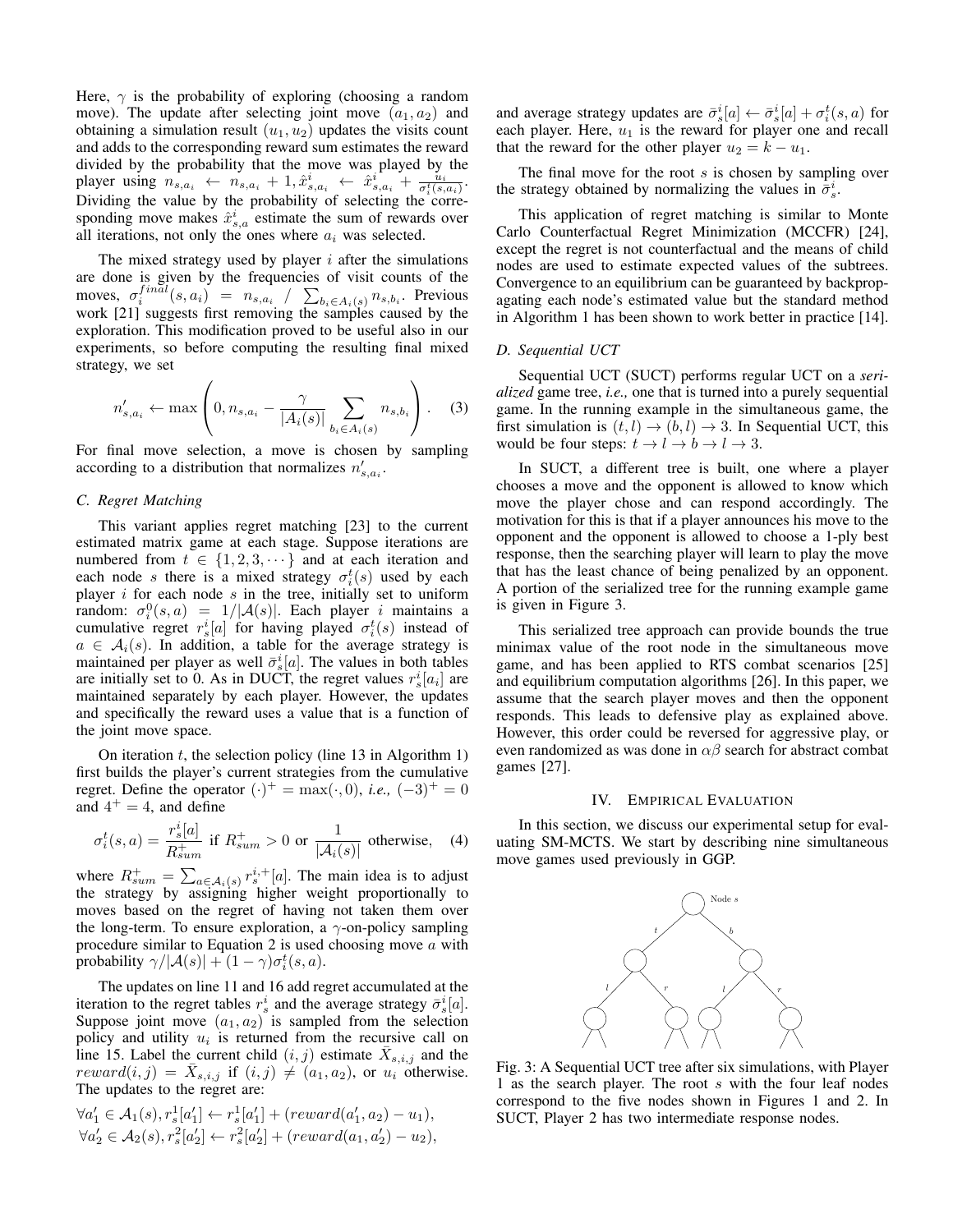#### *A. Game Descriptions*

*Battle* is played on an  $8\times8$  board. Each player has 20 disks. These disks can move one square or capture an opponent square next to them. Instead of a move, the player can choose to defend a square occupied by their piece. If an attacker attacks such a defended square, the attacker will be captured. The goal is to be the first player to capture 10 opponent disks.

*Bidding Tic-Tac-Toe* is a variation of normal Tic-Tac-Toe with a bidding round between normal play that decides who gets to place a marker on the board. Each player begins with three coins, and the X player has an additional tiebreaker token. When a player wins a bidding round, allowing that player to place a marker, the coins used to bid are given to the opponent. The tiebreaker token can optionally be used to break ties, and if so, the tiebreaker token is also given to the opponent. The winning conditions are the same as standard Tic-Tac-Toe.

*Chinook* is a variant of *Breakthrough* where two independent games are played simultaneously. One game on the white squares and another one on the black squares. Black and White move their pieces simultaneously like Checkers pawns. As in Breakthrough, the first player that reaches the opposite side of the board wins the game.

*Goofspiel* is a card game where each player gets 13 cards marked 1-13, and there is a face down point-card stack (also 1-13). Every turn, the *upcard* (top card of the point-card stack is turned face up, Each player chooses a *bid* card from their hand simultaneously. The player with the higher bid takes the upcard. The bid cards are then discarded and a new round starts. At the end of 13 rounds, the player with the highest number of points wins, a tie ends in a draw. In this paper, we assume that the point cards have a fixed (decreasing) order.

In *Runners* each turn both players decide how many steps they want to move forward or backward, with a maximum of three steps per turn. The aim is to move 50 steps forward.

 $Oshi-Zumo(N, K, M)$  is a wrestling simulation game played on a discrete single-dimensional grid with  $2K + 1$ positions, where each player starts with  $N$  coins [17]. A wrestler token begins in the middle position. Every turn, each player bids  $b \geq M$  coins. The coins bid are then discarded and the player bidding the most coins pushes the wrestler one position closer to the goal for that player. The parameters used in our experiments are  $(50, 3, 0)$ .

*Pawn Whopping* is a simultaneous move version of Breakthrough, played on an  $8 \times 8$  board. Each player has 16 pawns starting on one side of the board and the goal is to move one of their pieces to the other side of the board. Pawns can capture diagonally and only move forward one cell straight. If opposing pawns try to capture each other or move to the same square, no change is made.

*Racetrack Corridor* is played on a board with length 5 cells and width 3 cells. Each player starts at the top of the board and the aim is to reach the other side of the board before the opponent does. Each move, the player can decide to move forward, sideways or place a wall on the board of the opponent, which spans two thirds of the width of the board.

*Tron* is a two-player game played on discrete grid possibly obstructed by walls. At each step in Tron both players move

|                     | <b>DUCT</b> | <b>SUCT</b> | Exp3         | RM.              |
|---------------------|-------------|-------------|--------------|------------------|
| Battle              | $C=0.4$     | $C=0.4$     | $\gamma=0.8$ | $\gamma = 0.025$ |
| Bidding Tic-Tac-Toe | $C = 0.0$   | $C = 0.0$   | $\gamma=0.9$ | $\gamma = 0.150$ |
| Chinook             | $C = 0.4$   | $C = 0.4$   | $\gamma=0.2$ | $\gamma = 0.300$ |
| Goofspiel           | $C = 0.4$   | $C=0.8$     | $\gamma=0.1$ | $\gamma = 0.200$ |
| Oshi-Zumo           | $C = 0.4$   | $C = 1.8$   | $\gamma=0.6$ | $\gamma = 0.750$ |
| Pawn Whopping       | $C = 1.4$   | $C = 1.4$   | $\gamma=0.4$ | $\gamma = 0.500$ |
| Racetrack Corridor  | $C = 1.2$   | $C=0.8$     | $\gamma=0.4$ | $\gamma = 0.150$ |
| Runners             | $C=0.8$     | $C = 1.8$   | $\gamma=0.3$ | $\gamma = 0.500$ |
| Tron                | $C = 1.8$   | $C = 2.0$   | $\gamma=0.3$ | $\gamma = 0.300$ |

TABLE I: Parameter values.

to adjacent cells, and a wall is placed in the cells the players started on that turn. Both players try to survive as long as possible. If both players can only move into a wall, can only move off the board or move into each other at the same turn, the game ends in a draw. The initial position is a  $13\times13$  square field with a walled "box" in the center (board (a) from [15]).

# *B. Test Environment*

Each of the games described above is implemented in Java. As we intend for our comparison to be general, the domains were influenced by those used in GGP competitions and research work, and our goals are to closely match the conditions of the GGP settings. The advantage is that we do not have to deal with a slow GDL reasoner. Therefore, we can use shorter time settings than the longer ones often used in GGP, and still guarantee more simulations. The rules of the games are implemented without any domain knowledge. Therefore every variant uses a uniform random playout policy. In this way, we still mimic GGP, but the experiments are much faster and generate more games to ensure the assessments are based on data that is statistically significant.

DUCT, SUCT, Exp3, and RM are pair wise compared in each of the nine games. The time setting is 2.5 seconds per move (the number of simulations per second depends on the game and varies between 2200 and 28000). Each combination of one variant versus another in a particular game consists of 1000 games.

In GGP, all utilities are non-negative, so without loss of generality,  $u_1, u_2 \geq 0$ . Also, games may not be constantsum. In our implementation, we ensure that all payoffs are appropriately scaled to ensure that they are  $k$ -sum, with  $k > 0$ , by using a similar transformation previously used in CADIAPLAYER [28]: SCALE $(u_1, u_2) = (\frac{u_1 - u_2 + k}{2}, \frac{u_2 - u_1 + k}{2})$ .

### *C. Parameter Tuning*

Before the different algorithms are compared, their parameters are tuned by self-play where different parameter values are compared against a reference parameter. In DUCT, and SUCT the default parameter is  $C = 1.4$ . The reference parameters for Exp3 and RM are set to  $\gamma = 0.2$  and  $\gamma = 0.025$ , respectively, because they are the optimal parameters in Goofspiel [13]. The tuned parameter values are shown in Table I.

The table shows that the optimal parameter value depends on the game. As it is difficult to choose one parameter value for each algorithm that works well in all games, we choose to use a different parameter value for each game separately. In this way, we can see how well each of the algorithms can perform under optimal conditions. In the GGP context this is difficult, because the game playing agents often have severely restricted time to interpret the rules before play starts.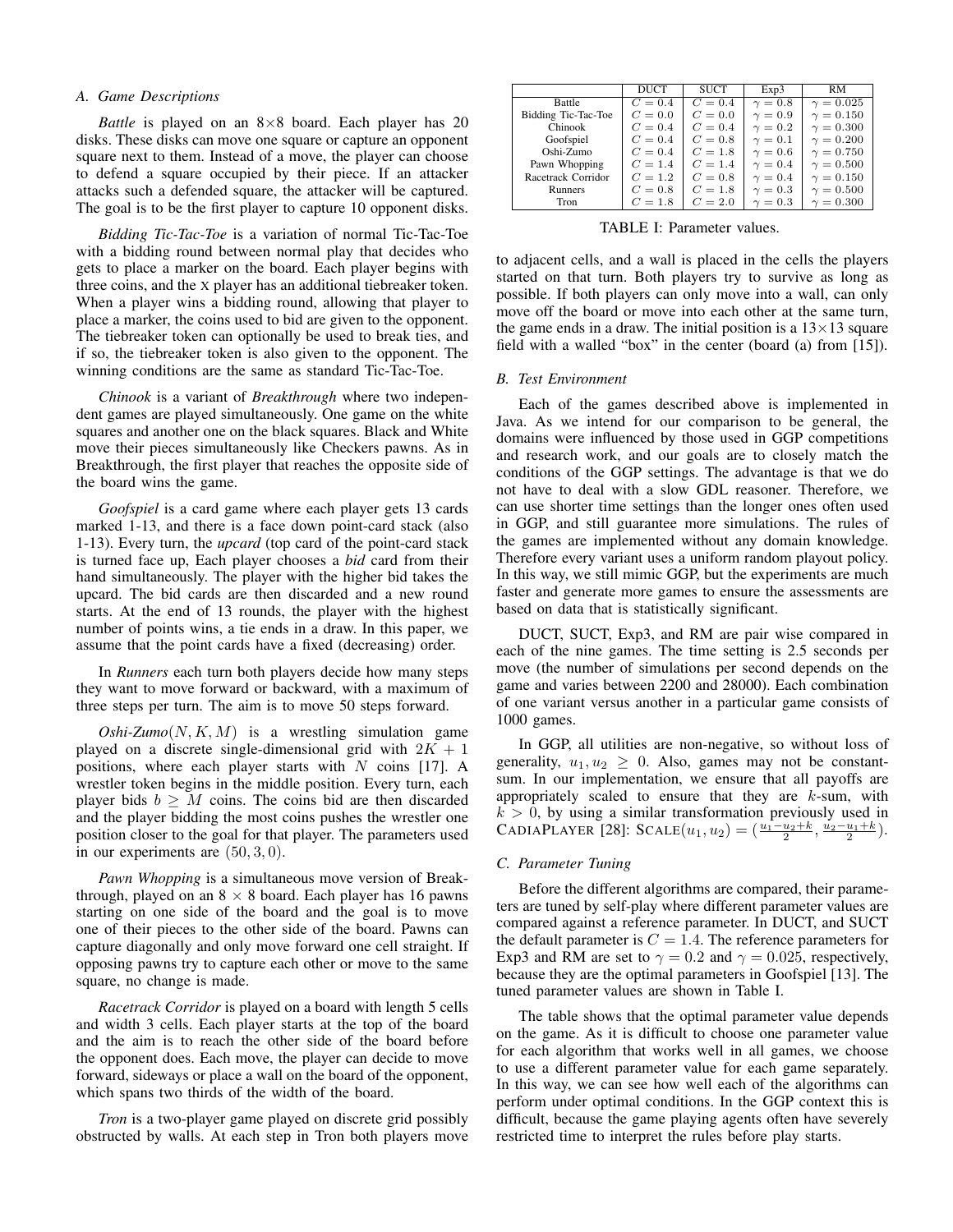

Fig. 4: Tuning Regret Matching and Decoupled UCT

#### *D. Experimental Results*

*1) Parameter Landscape:* Figure 4 shows the win rate of DUCT depending on C against the reference parameter  $C = 1.4$  and shows the win rate of Regret Matching depending on  $\gamma$  against the reference parameter  $\gamma = 0.025$ . The figure highlights two important results. First, it is not possible to choose a parameter value that performs well in all games. Second, the performance of Regret Matching and Decoupled UCT can depend heavily on the parameter value.

We notice that the win rates of DUCT vary quite sensitively in Bidding Tic-Tac-Toe, Oshi-Zumo, and Chinook, and even more so when  $C < 1.2$ . For Regret Matching, generally interval  $\gamma \in [0.2, 0.5]$  seems to be safe but the optimal parameter varies significantly across game types.

The behavior of SUCT is similar to that of DUCT. The behavior of Exp3 is more regular than that of the other variants. Still, optimal parameters varies significantly across game types. Therefore, a separate parameter value is chosen for each game and variant. See Table I for the chosen parameter values.

*2) Performance Comparisons:* Tables II, III, IV show the performance results for each variant in the games we have tried. Tables report win percentage with 95% confidence intervals. Draws counts as a half win and half loss.

Table II shows the full results of every variant against every

other variant in each game. One thing that is clear is that Regret Matching is preferred over all other variants in Oshi-Zumo. However, Regret Matching seems to lose quite significantly to all the other variants in Battle, Chinook, Pawn Whopping, Racetrack Corridor, and Tron, making it a polar choice. Exp3 seems to suffer less in this regard and in some cases (Chinook, Pawn Whopping, Racetrack Corridor, and Tron) beats Regret Matching quite significantly, but generally loses against both DUCT and SUCT in most games.

We also tested another variant of DUCT, called UCB1- Tuned (DUCB1T) [7], which performs almost equally as DUCT. Therefore, the results are not included in the tables. In four games, there seems to be some performance differences between DUCT and DUCB1T. Namely, in Chinook and Tron, DUCB1T performs slightly better than DUCT with a win percentage of 54.30 ( $\pm$  3.05) and 52.90 ( $\pm$  2.35), respectively. There were no significant differences between the performances of DUCT and DUCB1T against Exp3, RM, and SUCT over all games.

We also notice that SUCT is significantly better than DUCT in Tron. We have discovered in previous work that mistakes in Tron are unforgiving [15], so it is possible that the overly defensive play of SUCT more efficiently avoids mistakes that could lead to strong best responses from the opponent. From previous work in Tron, when using informed playout policies UCB1-Tuned selection variant seemed to do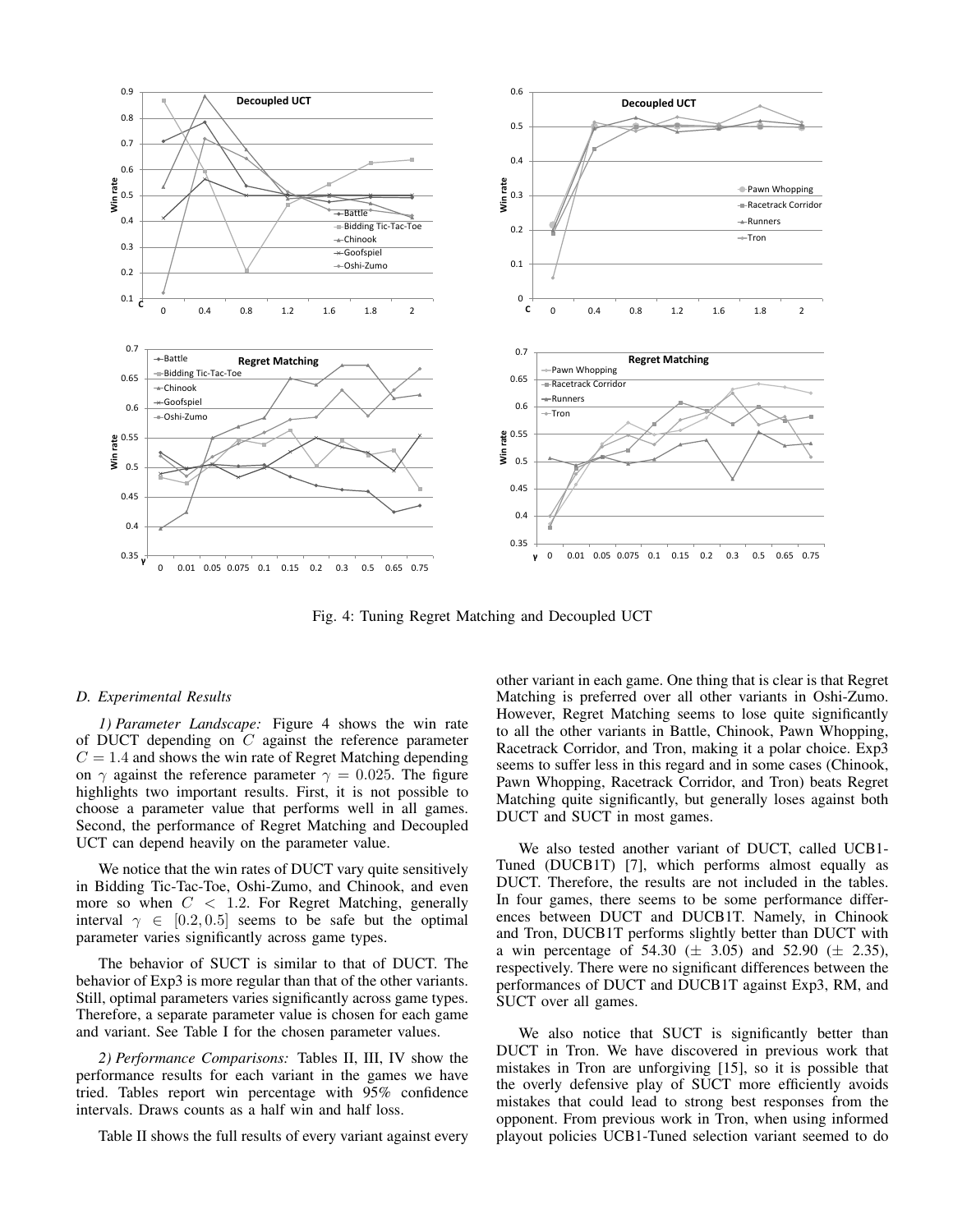| Battle      | <b>DUCT</b>          | Exp3                     | <b>RM</b>             | <b>SUCT</b>          |
|-------------|----------------------|--------------------------|-----------------------|----------------------|
| <b>DUCT</b> |                      | $100.00 \ (\pm 0.00)$    | $100.00 \ (\pm 0.00)$ | 59.90 $(\pm 2.38)$   |
| Exp3        | $0.00~(\pm 0.00)$    |                          | 42.25 $(\pm 2.79)$    | $0.00~(\pm 0.00)$    |
| RM          | $0.00~(\pm 0.00)$    | 57.75 $(\pm 2.79)$       |                       | $0.00~(\pm 0.00)$    |
| <b>SUCT</b> | 40.10 ( $\pm$ 2.38)  | $100.00 \ (\pm 0.00)$    | $100.00 \ (\pm 0.00)$ |                      |
| B.T.T.T.    | <b>DUCT</b>          | Exp3                     | <b>RM</b>             | <b>SUCT</b>          |
| <b>DUCT</b> |                      | $61.45 \ (\pm 2.90)$     | $52.15 \ (\pm 3.01)$  | $51.00 \ (\pm 2.92)$ |
| Exp3        | 38.55 $(\pm 2.90)$   |                          | 45.65 $(\pm 3.04)$    | 41.15 $(\pm 2.94)$   |
| RM          | 47.85 $(\pm 3.01)$   | 54.35 $(\pm 3.04)$       |                       | 43.85 $(\pm 3.01)$   |
| <b>SUCT</b> | 49.00 (± 2.92)       | 58.85 $(\pm 2.94)$       | 56.15 $(\pm 3.01)$    |                      |
| Chinook     | <b>DUCT</b>          | Exp3                     | $\overline{RM}$       | <b>SUCT</b>          |
| <b>DUCT</b> |                      | $91.75 \ (\pm 1.68)$     | 99.40 $(\pm 0.48)$    | 68.00 $(\pm 2.87)$   |
| Exp3        | 8.25 ( $\pm$ 1.68)   |                          | 89.45 $(\pm 1.90)$    | 17.95 $(\pm 2.37)$   |
| <b>RM</b>   | $0.60 \ (\pm 0.48)$  | $10.55 \ (\pm 1.90)$     |                       | $0.65 (\pm 0.49)$    |
| <b>SUCT</b> | 32.00 $(\pm 2.87)$   | 82.05 ( $\pm$ 2.37)      | 99.35 ( $\pm$ 0.49)   |                      |
| Goofspiel   | <b>DUCT</b>          | Exp3                     | RM                    | <b>SUCT</b>          |
| <b>DUCT</b> |                      | $50.15 (\pm 2.54)$       | $5.00 \ (\pm 1.34)$   | $73.85 \ (\pm 2.40)$ |
| Exp3        | 49.85 $(\pm 2.54)$   |                          | 37.80 $(\pm 2.98)$    | 58.45 ( $\pm$ 2.82)  |
| RM          | 95.00 $(\pm 1.34)$   | 62.20 ( $\pm$ 2.98)      |                       | 30.75 ( $\pm$ 2.83)  |
| <b>SUCT</b> | 26.15 $(\pm 2.40)$   | 41.55 ( $\pm$ 2.82)      | 69.25 ( $\pm$ 2.83)   |                      |
| 0.Z.        | <b>DUCT</b>          | Exp3                     | RM                    | <b>SUCT</b>          |
| <b>DUCT</b> |                      | $81.35 \ (\pm 1.86)$     | $29.40 \ (\pm 2.58)$  | $82.05 \ (\pm 1.86)$ |
| Exp3        | 18.65 $(\pm 1.86)$   |                          | 24.20 ( $\pm$ 2.50)   | 37.00 $(\pm 2.47)$   |
| RM          | 70.60 $(\pm 2.58)$   | 75.80 $(\pm 2.50)$       |                       | 65.10 ( $\pm$ 2.67)  |
| <b>SUCT</b> | 17.95 $(\pm 1.86)$   | 63.00 $(\pm 2.47)$       | 34.90 $(\pm 2.67)$    |                      |
| P.W.        | <b>DUCT</b>          | Exp3                     | $\overline{RM}$       | <b>SUCT</b>          |
| <b>DUCT</b> |                      | $74.30 \ (\pm 1.58)$     | $98.60 \ (\pm 0.53)$  | 49.90 $(\pm 0.14)$   |
| Exp3        | 25.70 $(\pm 1.58)$   |                          | 96.30 ( $\pm$ 0.98)   | 29.00 $(\pm 1.53)$   |
| <b>RM</b>   | 1.40 ( $\pm$ 0.53)   | 3.70 ( $\pm$ 0.98)       |                       | $0.85 \ (\pm 0.42)$  |
| <b>SUCT</b> | 50.10 ( $\pm$ 0.14)  | 71.00 $(\pm 1.53)$       | 99.15 ( $\pm$ 0.42)   |                      |
| R.C.        | <b>DUCT</b>          | $\overline{\text{Exp3}}$ | $\overline{RM}$       | <b>SUCT</b>          |
| <b>DUCT</b> |                      | $61.35 \ (\pm 1.41)$     | $98.90 \ (\pm 0.45)$  | 49.95 $(\pm 0.22)$   |
| Exp3        | 38.65 $(\pm 1.41)$   |                          | 93.90 $(\pm 1.32)$    | 38.20 $(\pm 1.37)$   |
| RM          | 1.10 ( $\pm$ 0.45)   | 6.10 ( $\pm$ 1.32)       |                       | 1.40 ( $\pm$ 0.53)   |
| <b>SUCT</b> | 50.05 ( $\pm$ 0.22)  | 61.80 $(\pm 1.37)$       | 98.60 ( $\pm$ 0.53)   |                      |
| Runners     | <b>DUCT</b>          | Exp3                     | RM                    | <b>SUCT</b>          |
| <b>DUCT</b> |                      | $91.10 \ (\pm 1.26)$     | $79.80 \ (\pm 2.13)$  | $51.45 \ (\pm 3.06)$ |
| Exp3        | 8.90 ( $\pm$ 1.26)   |                          | 38.30 $(\pm 1.39)$    | $10.30 \ (\pm 1.31)$ |
| RM          | $20.20 \ (\pm 2.13)$ | 61.70 $(\pm 1.39)$       |                       | $20.45 \ (\pm 2.14)$ |
| <b>SUCT</b> | 48.55 ( $\pm$ 3.06)  | 89.70 $(\pm 1.31)$       | 79.55 $(\pm 2.14)$    |                      |
| Tron        | <b>DUCT</b>          | Exp3                     | RM                    | <b>SUCT</b>          |
| <b>DUCT</b> |                      | 59.80 $(\pm 2.54)$       | $77.95 (\pm 2.31)$    | 46.50 $(\pm 2.40)$   |
| Exp3        | 40.20 ( $\pm$ 2.54)  |                          | 76.20 $(\pm 2.36)$    | 41.85 $(\pm 2.62)$   |
| RM          | $22.05 \ (\pm 2.31)$ | 23.80 $(\pm 2.36)$       |                       | 19.70 $(\pm 2.19)$   |
| <b>SUCT</b> | 53.50 ( $\pm$ 2.40)  | 58.15 ( $\pm$ 2.62)      | 80.30 ( $\pm$ 2.19)   |                      |
|             |                      |                          |                       |                      |

TABLE II: Performance of each variant vs. each variant in every game. Win rate is for the variant in the listed row.

particularly well [12], [15]. However, in this general context with random playout policies, the advantage of DUCB1T is certainly less clear, as in the original work in Tron [10].

Interestingly, in Goofspiel and Oshi-Zumo, Regret Matching performs significantly better than DUCT. Exp3 also outperforms DUCT in Goofspiel. Again, this is consistent with previous results in Goofspiel [13]. Both Goofspiel and Oshi-Zumo have been solved [17], [18] and their optimal strategies are mixed distributions. In Goofspiel, any deterministic strategy has a best response that exploits it by a lot, so mixing is important. These stochastic selection strategies, which converge to mixed distributions, are likely to be more effective in games where the optimal strategy requires mixing. In the case of Goofspiel, RM wins an outstanding 95.0% of games against DUCT. This shows that the performance of these variants can vary significantly depending on the game type.

A surprising result is that the performance results are not always transitive. For example, in Goofspiel, DUCT beats SUCT, but loses from RM. However, SUCT beats RM in Goofspiel. We believe this effect could be due to algorithms in

| Game $\setminus$ Variant | Exp3                 | RM                   | <b>SUCT</b>          |
|--------------------------|----------------------|----------------------|----------------------|
| Battle                   | $0.00~(\pm 0.00)$    | $0.00 \ (\pm 0.00)$  | 40.10 $(\pm 2.38)$   |
| <b>BiddingTicTacToe</b>  | 38.55 $(\pm 2.90)$   | 47.85 $(\pm 3.01)$   | 49.00 $(\pm 2.92)$   |
| Chinook                  | 8.25 ( $\pm$ 1.68)   | $0.60 \ (\pm 0.48)$  | 32.00 $(\pm 2.87)$   |
| Goofspiel                | 49.85 $(\pm 2.54)$   | 95.00 $(\pm 1.34)$   | $26.15 \ (\pm 2.40)$ |
| OshiZumo                 | 18.65 $(\pm 1.86)$   | 70.60 $(\pm 2.58)$   | 17.95 $(\pm 1.86)$   |
| PawnWhopping             | $25.70 \ (\pm 1.58)$ | 1.40 ( $\pm$ 0.53)   | 50.10 ( $\pm$ 0.14)  |
| RacetrackCorridor        | 38.65 $(\pm 1.41)$   | 1.10 $(\pm 0.45)$    | 50.05 ( $\pm$ 0.22)  |
| <b>Runners</b>           | 8.90 ( $\pm$ 1.26)   | $20.20 \ (\pm 2.13)$ | 48.55 ( $\pm$ 3.06)  |
| Tron                     | 40.20 ( $\pm$ 2.54)  | $22.05 \ (\pm 2.31)$ | 53.50 $(\pm 2.40)$   |

TABLE III: Performance playing against DUCT in each game.

|                      |            |                    | -<br>$L_{\rm F}$ | ٤М       |
|----------------------|------------|--------------------|------------------|----------|
| <b>WWW.WA</b><br>ıt۵ | 48<br>∪.+o | 0.50<br>09.90<br>- | 0.51             | $\cup$ . |
|                      |            |                    |                  |          |

TABLE IV: Win rate summary, over all games played.

simultaneous move games being sensitive to the parameters. As these parameters are tuned in self play, it could be that parameters were overfit, because the optimal parameter value for a certain algorithm also depends on the algorithm used by the opponent. Also, due to the importance of mixing in some of the games, it is possible that there could be a "Rock-Paper-Scissors"-like effect of one variant acting as a best response to the other. Therefore, care must be taken when determining which parameter set to use for each search variant. These results suggest that systematic testing against several different variants is prudent in determining robust parameter settings.

Table III shows the summary of the win rates of alternative algorithms against DUCT. This table is important, because DUCT is the standard technique often used in the GGP competitions. Based on these results in Table III it seems that DUCT indeed performs well in most games. This is consistent with the existing successes in general game playing.

A summary of the performance results is given in Table IV. DUCT seems to be a safe choice for these nine games, winning 68.34% of games overall. However, Sequential UCT, winning 63.36% of games, is not too far behind, can be easier to implement, and does seem to perform well against Regret Matching in mixing games such as Goofspiel.

# V. CONCLUSION AND FUTURE WORK

In this paper, we presented simultaneous move MCTS and several variants, evaluating their performance in nine games used in the general game playing. We investigate several variants: Decoupled UCT, Sequential UCT, Exp3, and Regret Matching. The performance of each variant is evaluated in nine games used in the general game playing literature.

This work leads to three main conclusions. First, the expected behavior of each variant varies with respect to parameter values in simultaneous move MCTS. Finding the correct parameters seems to depend on the game and variant being used, and can vary significantly even against a fixed opponent. This could be explained by the different nature of simultaneous move games and techniques used in search variants. Second, the performance of each variant seems to